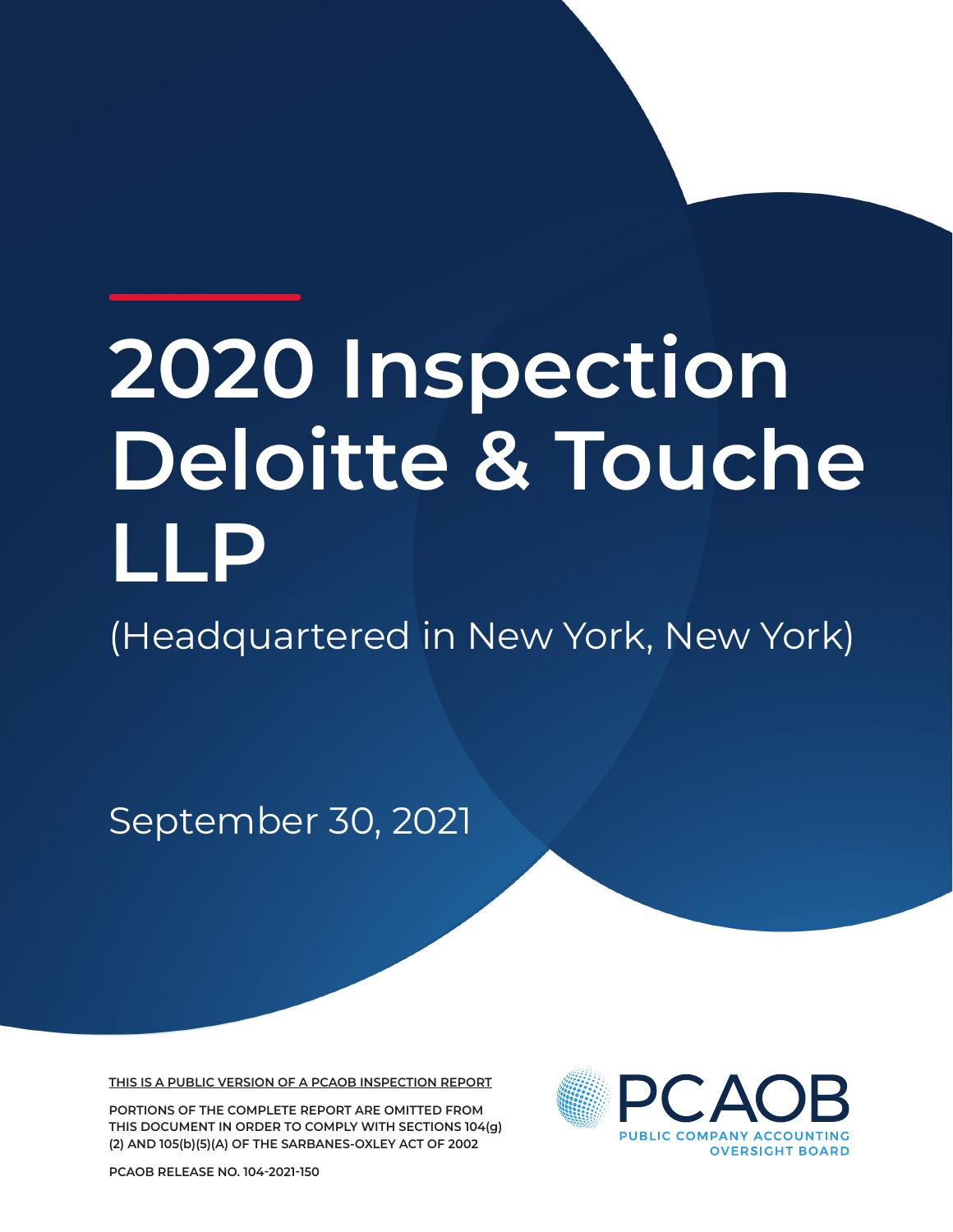## EXECUTIVE SUMMARY

Our 2020 inspection report on Deloitte & Touche LLP provides information on our inspection to assess the firm's compliance with Public Company Accounting Oversight Board (PCAOB) standards and rules and other applicable regulatory and professional requirements. This executive summary offers a highlevel overview of:

- Part I.A of the report, which discusses deficiencies ("Part I.A deficiencies") in certain issuer audits that were of such significance that we believe the firm, at the time it issued its audit report(s), had not obtained sufficient appropriate audit evidence to support its opinion on the issuer's financial statements and/or internal control over financial reporting (ICFR); and
- Part I.B of the report, which discusses deficiencies that do not relate directly to the sufficiency or appropriateness of evidence the firm obtained to support its opinion(s) but nevertheless relate to instances of non-compliance with PCAOB standards or rules.

If we include a deficiency in this report — other than those deficiencies for audits with incorrect opinions on the financial statements and/or ICFR — it does not necessarily mean that the issuer's financial statements are materially misstated or that undisclosed material weaknesses in ICFR exist. If we include a deficiency in Part I.A or Part I.B of this report, it does not necessarily mean that the firm has not addressed the deficiency.

#### Overview of the 2020 Deficiencies Included in Part I

Two of the 53 audits we reviewed in 2020 are included in Part I.A of this report due to the significance of the deficiencies identified. The identified deficiencies related to the firm's testing of controls over and substantive testing of revenue and related accounts.

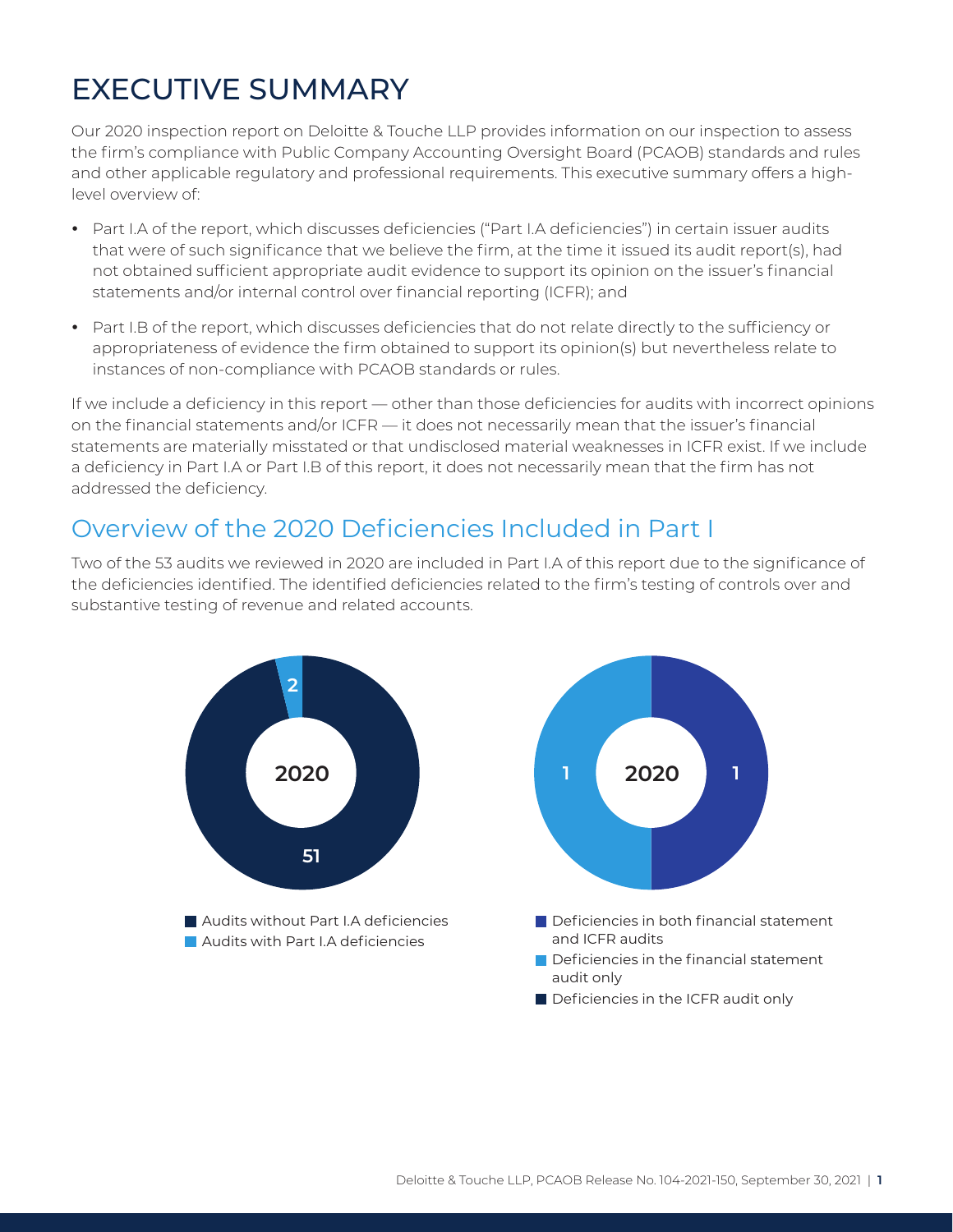The Part I.A deficiencies in 2020 included testing the design or operating effectiveness of controls selected for testing.

Other deficiencies identified during the 2020 inspection that do not relate directly to the sufficiency or appropriateness of evidence the firm obtained to support its opinion(s), which appear in Part I.B, related to retention of audit documentation, audit committee communications, and critical audit matters.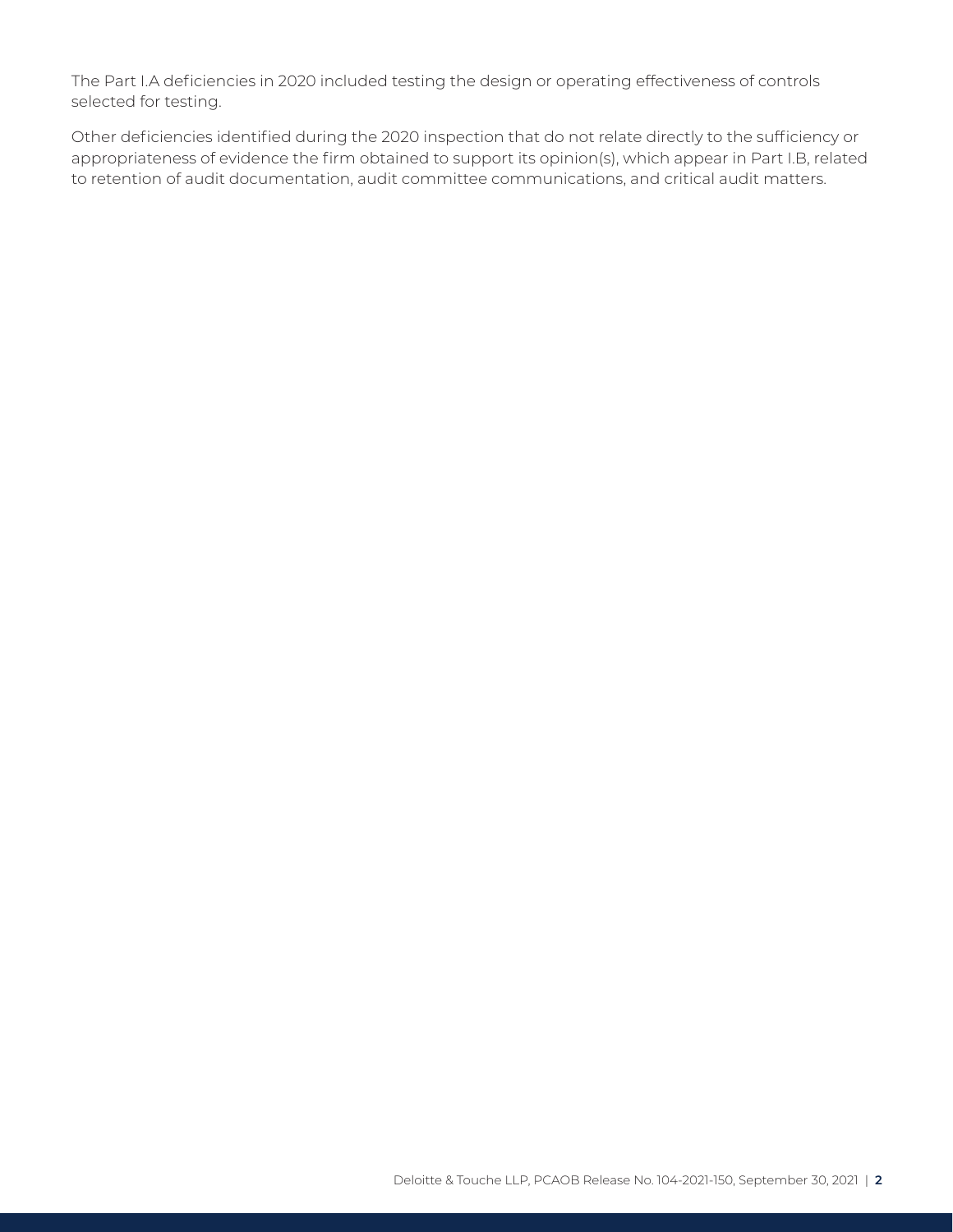## TABLE OF CONTENTS

| 2020 Inspection                                                              | 4   |
|------------------------------------------------------------------------------|-----|
| Overview of the 2020 Inspection and Historical<br>Data by Inspection Year    | 6   |
| Part I: Inspection Observations                                              | 15  |
| Part I.A: Audits with Unsupported Opinions                                   | 15  |
| Part I.B: Other Instances of Non-Compliance<br>with PCAOB Standards or Rules | 17  |
| Part II: Observations Related to Quality Control                             | 18  |
| Appendix A: Firm's Response to the Draft<br><b>Inspection Report</b>         | A-1 |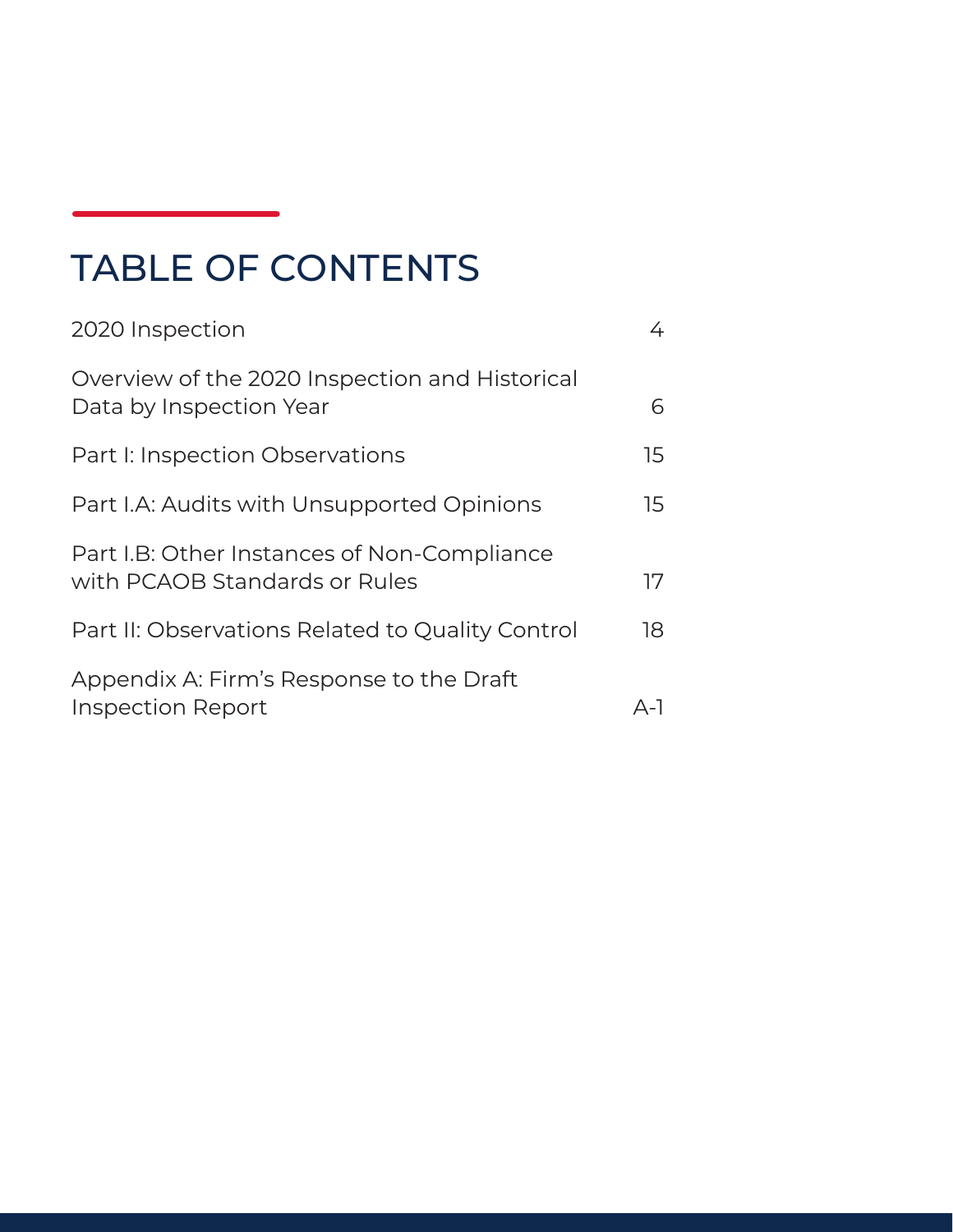## <span id="page-4-0"></span>2020 INSPECTION

In the 2020 inspection of Deloitte & Touche LLP, the PCAOB assessed the firm's compliance with laws, rules, and professional standards applicable to the audits of public companies.

We selected for review 49 audits of issuers with fiscal years generally ending in 2019. In addition, to gain an understanding of how COVID-19 affected the firm's performance of audits, we selected for review four audits of issuers with fiscal years ending on or around June 30, 2020. For each issuer audit selected, we reviewed a portion of the audit. We also evaluated elements of the firm's system of quality control.

We also selected for review five reviews of interim financial information ("interim reviews"). Our reviews were performed to gain a timely understanding of COVID-19's effect on firms and their procedures and to determine if we needed to issue guidance or other information to assist firms in completing audits and interim reviews during the pandemic. Although the identification of deficiencies was not the primary objective of these reviews, we did not identify any instances of non-compliance with PCAOB standards related to the interim reviews that we reviewed.

## What's Included in this Inspection Report

This report includes the following sections:

- **Overview of the 2020 Inspection and Historical Data by Inspection Year:** Information on our inspection, historical data, and common deficiencies.
- y **Part I Inspection Observations:**
	- o **Part I.A:** Deficiencies that were of such significance that we believe the firm, at the time it issued its audit report(s), had not obtained sufficient appropriate audit evidence to support its opinion(s) on the issuer's financial statements and/or ICFR.
	- o **Part I.B:** Deficiencies that do not relate directly to the sufficiency or appropriateness of evidence the firm obtained to support its opinion(s) but nevertheless relate to instances of non-compliance with PCAOB standards or rules.
- **Part II Observations Related to Quality Control:** Criticisms of, or potential defects in, the firm's system of quality control. Section 104(g)(2) of the Sarbanes-Oxley Act ("Act") restricts us from publicly disclosing Part II deficiencies unless the firm does not address the criticisms or potential defects to the Board's satisfaction no later than 12 months after the issuance of this report.
- **Appendix A Firm's Response to the Draft Inspection Report:** The firm's response to a draft of this report, excluding any portion granted confidential treatment.

## 2020 Inspection Approach

In selecting issuer audits for review, we use both risk-based and random methods of selection. We make most selections based on (1) our internal evaluation of audits we believe have a heightened risk of material misstatement, including those with challenging audit areas, and (2) other risk-based characteristics, including issuer and firm considerations. We also select audits randomly to provide an element of unpredictability.

When we review an audit, we do not review every aspect of the audit. Rather, we generally focus our attention on audit areas we believe to be of greater complexity, areas of greater significance or with a heightened risk of material misstatement to the issuer's financial statements, and areas of recurring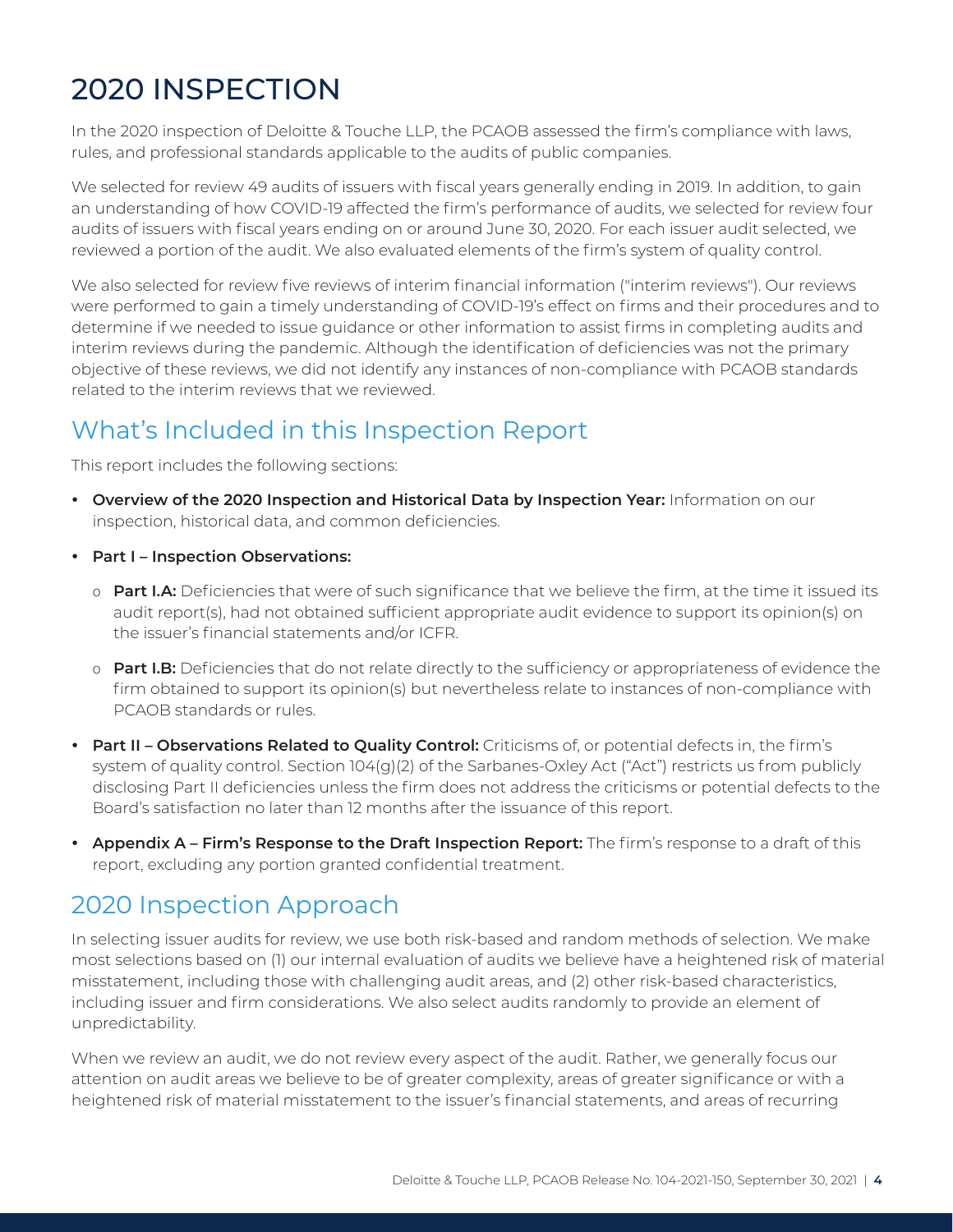deficiencies. We may also select some audit areas for review in a manner designed to incorporate unpredictability.

Our selection of audits for review does not constitute a representative sample of the firm's total population of issuer audits. Additionally, our inspection findings are specific to the particular portions of the issuer audits reviewed. They are not an assessment of all of the firm's audit work nor of all of the audit procedures performed for the audits reviewed.

Our target team performs inspection procedures in areas of current audit risk and emerging topics and focuses its reviews primarily on evaluating the firm's procedures related to that risk or topic. In 2020, to gain an understanding of how COVID-19 affected how the firm performed its procedures, our target team focused on audits of issuers with fiscal years primarily ending between March 31 and June 30, 2020 and interim reviews of issuers for quarterly periods ending on or before June 30, 2020.<sup>1</sup>

For the interim reviews, similar to our approach for reviewing audits, we did not review every aspect of the interim review. Rather, our review procedures focused on a portion of the firm's procedures.

View the details on the [scope of our inspections and our inspections procedures.](https://pcaobus.org/inspections/documents/2020-inspections-procedures.pdf)

<sup>&</sup>lt;sup>1</sup> Refer to [Staff Observations and Reminders during the COVID-19 Pandemic](https://pcaob-assets.azureedge.net/pcaob-dev/docs/default-source/documents/staff-observations-reminders-covid-19-spotlight.pdf?sfvrsn=b14c0d8_6) for observations from the target team reviews.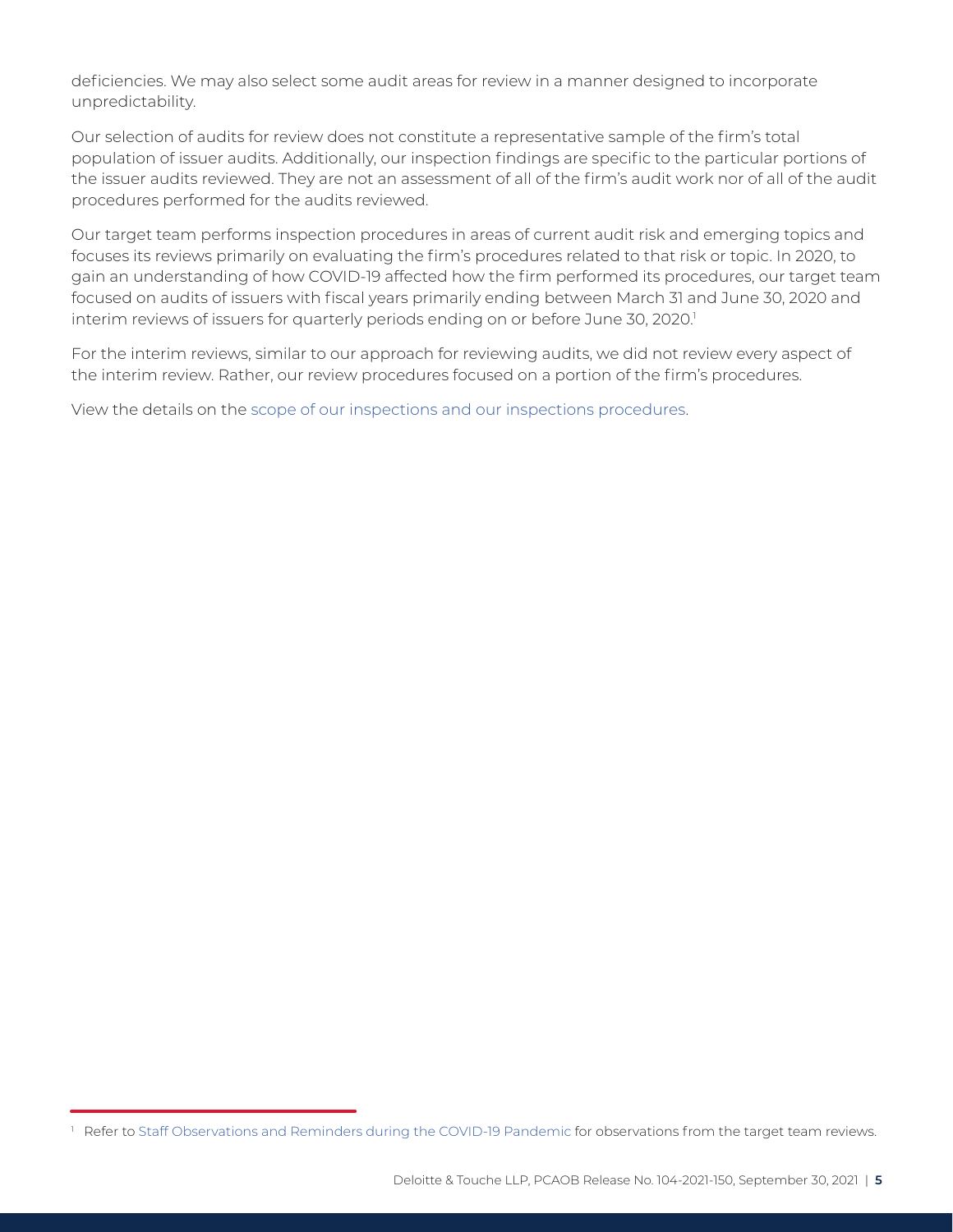## <span id="page-6-0"></span>OVERVIEW OF THE 2020 INSPECTION AND HISTORICAL DATA BY INSPECTION YEAR

The following information provides an overview of our 2020 inspection as well as data from the previous two inspections. We use a combination of risk-based and random methods to select audits for review and to identify areas on which we focus our review. Because our inspection process evolves over time, it can, and often does, focus on a different mix of audits and audit areas from year to year and firm to firm. As a result of this variation, we caution that our inspection results are not necessarily comparable over time or among firms.

#### Audits Selected for Review

|                                                           | 2020                     | 2019 | 2018            |  |  |  |
|-----------------------------------------------------------|--------------------------|------|-----------------|--|--|--|
| <b>Total audits reviewed</b>                              |                          |      |                 |  |  |  |
| <b>Total audits reviewed</b>                              | 53                       | 58   | 52              |  |  |  |
|                                                           | <b>Selection method</b>  |      |                 |  |  |  |
| <b>Risk-based selections</b>                              | 37                       | 39   | 42              |  |  |  |
| <b>Random selections</b>                                  | 13                       | 13   | 10 <sup>°</sup> |  |  |  |
| Target team selections <sup>2</sup>                       | 3                        | 6    | $\circ$         |  |  |  |
| <b>Total audits reviewed</b>                              | 53                       | 58   | 52              |  |  |  |
|                                                           | <b>Principal auditor</b> |      |                 |  |  |  |
| Audits in which the firm was the principal auditor        | 53                       | 55   | 51              |  |  |  |
| Audits in which the firm was not the principal<br>auditor | $\circ$                  | 3    |                 |  |  |  |
| <b>Total audits reviewed</b>                              | 53                       | 58   | 52              |  |  |  |
| <b>Audit type</b>                                         |                          |      |                 |  |  |  |
| Integrated audits of financial statements and ICFR        | 50                       | 47   | 49              |  |  |  |
| Financial statement audits only                           | 3                        | 11   | 3               |  |  |  |
| <b>Total audits reviewed</b>                              | 53                       | 58   | 52              |  |  |  |

<sup>&</sup>lt;sup>2</sup> For further information on the target team's activities in 2019, refer to that inspection report.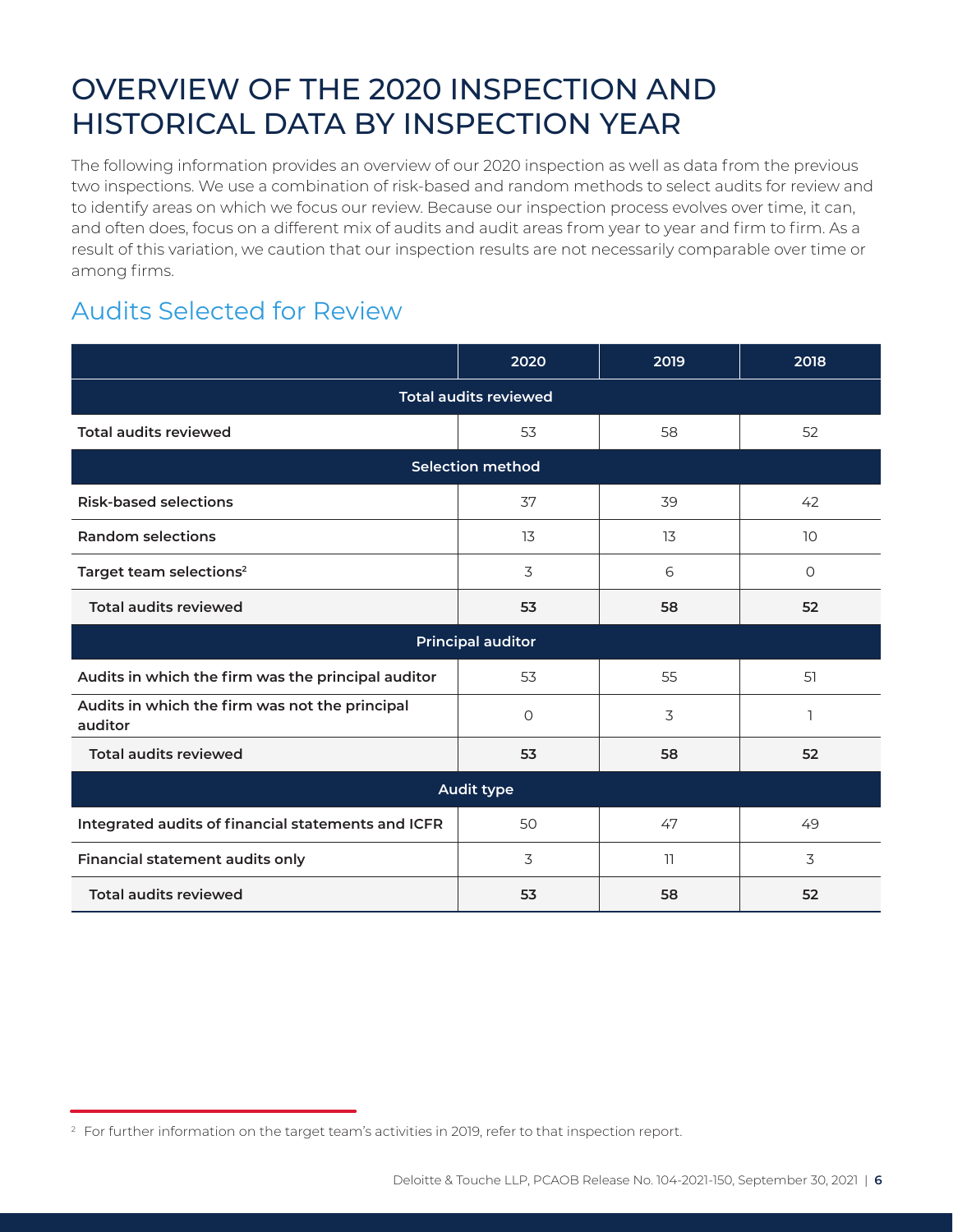#### Audits without Part I.A deficiencies Part I.A Deficiencies in Audits Reviewed Deficiencies in both financial statement

Deficiencies in the financial statement In 2020, both of the audits appearing in Part I.A were selected for review randomly. In 2019, five of the six audits appearing in Part I.A were selected for review using risk-based criteria. In 2018, all audits appearing in Part I.A were selected for review using risk-based criteria.



If we include a deficiency in Part I.A of our report, it does not necessarily mean that the firm has not addressed the deficiency. In many cases, the firm has performed remedial actions after the issue was identified. Depending on the circumstances, remedial actions may include performing additional audit procedures, informing management of the issuer of the need for changes to the financial statements or reporting on ICFR, or taking steps to prevent reliance on prior audit reports.

**3 1 2020 1 2019 2018** current inspection. If a firm does not take appropriate actions to address deficiencies, we may criticize its **2** Our inspection normally includes a review, on a sample basis, of the adequacy of a firm's remedial actions, either with respect to previously identified deficiencies or deficiencies identified during the system of quality control or pursue a disciplinary action.

on the financial statements and/or ICFR — it does not necessarily mean that the issuer's financial findings because, for example, we have only the information that the auditor retained and the issuer's public disclosures. We do not have direct access to the issuer's management, underlying books and If we include a deficiency in our report — other than those deficiencies for audits with incorrect opinions statements are materially misstated or that undisclosed material weaknesses in ICFR exist. It is often not possible for us to reach a conclusion on those points based on our inspection procedures and related records, and other information.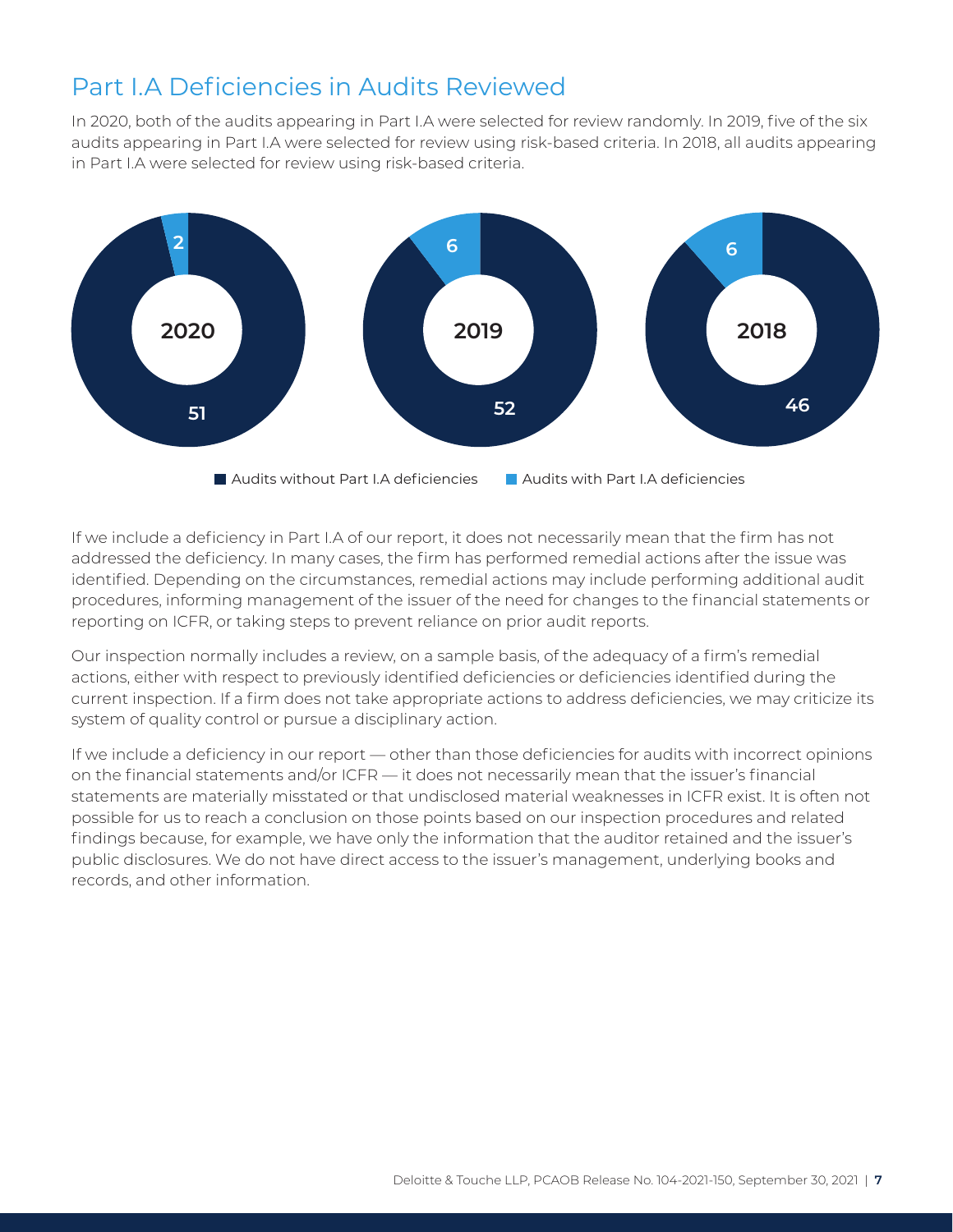### Audits Affected by the Deficiencies Identified in Part I.A

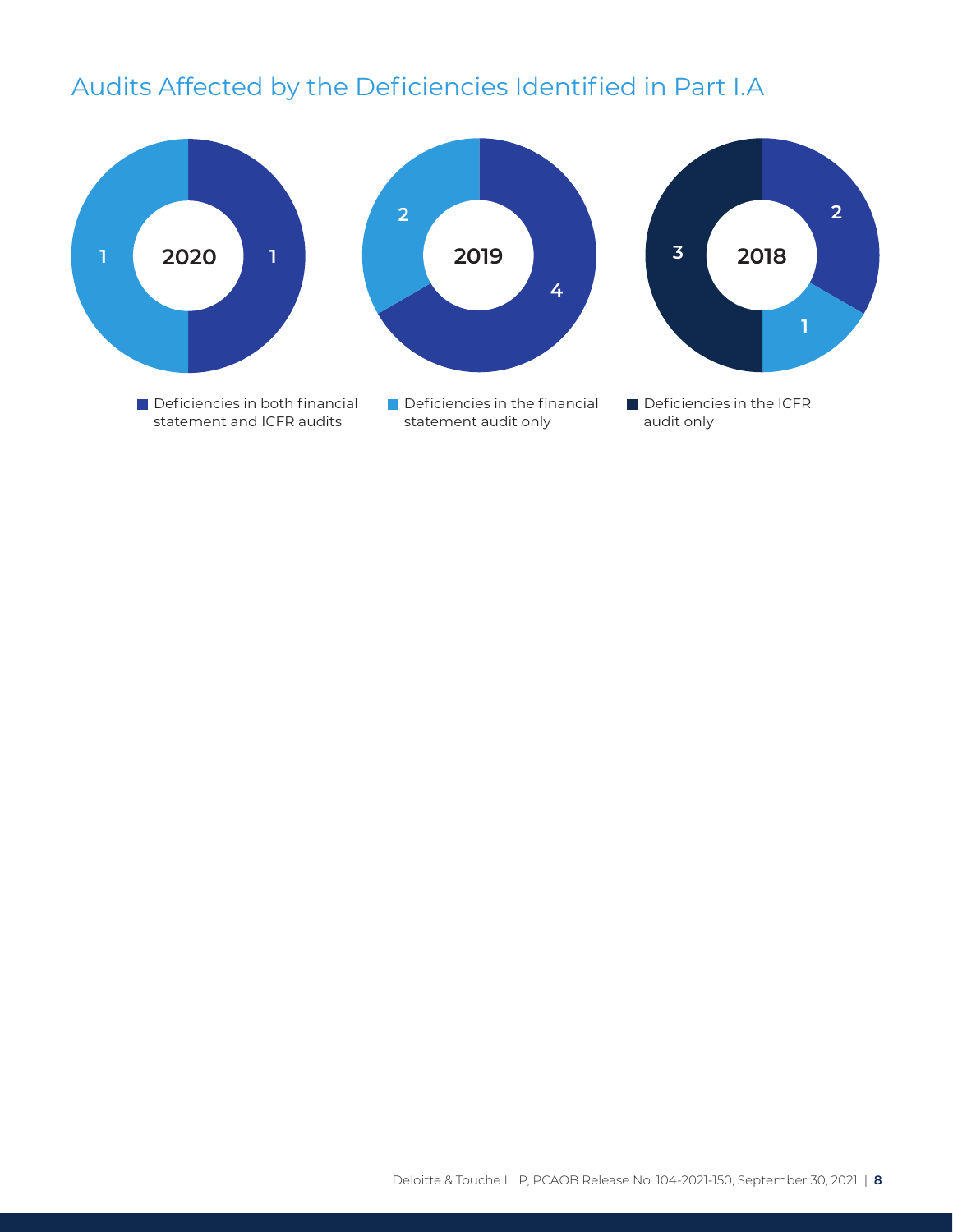The following tables and graphs summarize inspection-related information, by inspection year, for 2020 and the previous two inspections. We caution against making any comparison of the data provided without reading the descriptions of the underlying deficiencies in each respective inspection report.

### Most Frequently Identified Part I.A Deficiencies

| Deficiencies in audits of financial                                                                                                             | <b>Audits with Part I.A deficiencies</b> |          |      |  |  |
|-------------------------------------------------------------------------------------------------------------------------------------------------|------------------------------------------|----------|------|--|--|
| statements                                                                                                                                      | 2020                                     | 2019     | 2018 |  |  |
| Did not perform sufficient testing related<br>to an account or significant portion of an<br>account or to address an identified risk            |                                          | 3        | O    |  |  |
| Did not perform sufficient procedures<br>related to the scoping of the audit, including<br>multi-location audits                                |                                          | ∩        | ∩    |  |  |
| Did not perform sufficient roll-forward<br>procedures                                                                                           |                                          | $\Omega$ | Ω    |  |  |
| Did not perform sufficient, appropriate<br>analytical procedures when analytical<br>procedures were intended to provide<br>substantive evidence |                                          |          |      |  |  |

| Deficiencies in ICFR audits                                                                                                                                         | <b>Audits with Part I.A deficiencies</b> |      |                |  |
|---------------------------------------------------------------------------------------------------------------------------------------------------------------------|------------------------------------------|------|----------------|--|
|                                                                                                                                                                     | 2020                                     | 2019 | 2018           |  |
| Did not perform sufficient testing of the<br>design and/or operating effectiveness of<br>controls selected for testing                                              |                                          | 4    | $\overline{2}$ |  |
| Did not identify and test any controls that<br>addressed the risks related to a significant<br>account or relevant assertion                                        |                                          |      | Ω              |  |
| Did not identify and/or sufficiently<br>test controls over the accuracy and<br>completeness of data or reports that the<br>issuer used in the operation of controls |                                          | O    | 3              |  |
| Did not perform sufficient procedures<br>related to the scoping of the audit, including<br>multi-location audits                                                    |                                          | Ο    | Ο              |  |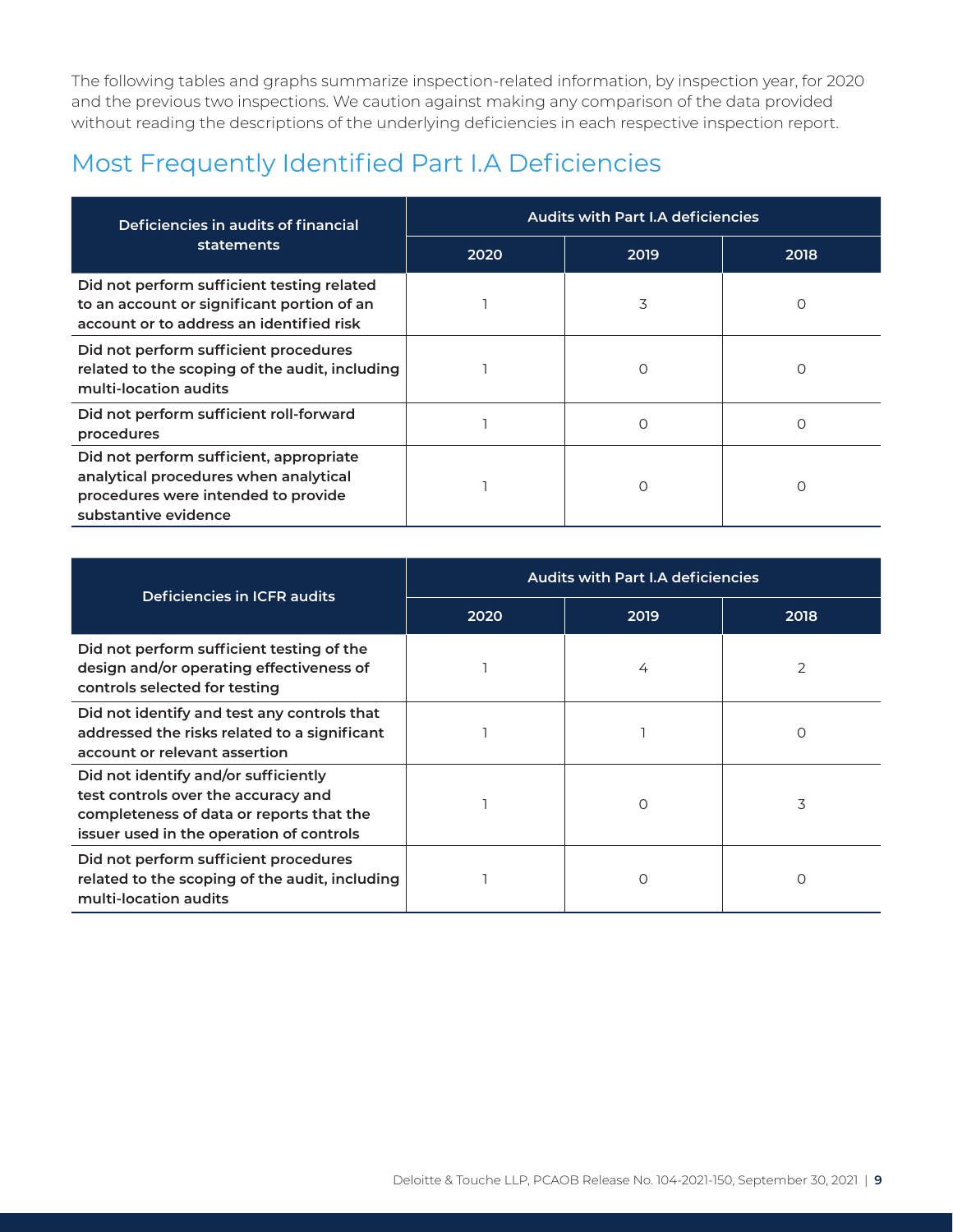#### Audit Areas Most Frequently Reviewed

This table reflects the five audit areas we have selected most frequently for review in each inspection year (and the related Part I.A deficiencies). For the issuer audits selected for review, we selected these areas because they were generally significant to the issuer's financial statements, may have included complex issues for auditors, and/or involved complex judgments in (1) estimating and auditing the reported value of related accounts and disclosures and (2) implementing and auditing the related controls.

| 2020                                    |                           |                                                |                                      | 2019                      |                                                |                                      | 2018                      |                                                |
|-----------------------------------------|---------------------------|------------------------------------------------|--------------------------------------|---------------------------|------------------------------------------------|--------------------------------------|---------------------------|------------------------------------------------|
| Audit area                              | <b>Audits</b><br>reviewed | <b>Audits with</b><br>Part I.A<br>deficiencies | <b>Audit area</b>                    | <b>Audits</b><br>reviewed | <b>Audits with</b><br>Part I.A<br>deficiencies | Audit area                           | <b>Audits</b><br>reviewed | <b>Audits with</b><br>Part I.A<br>deficiencies |
| Revenue<br>and related<br>accounts      | 41                        | 2                                              | Revenue<br>and related<br>accounts   | 43                        | $\overline{2}$                                 | Revenue<br>and related<br>accounts   | 47                        |                                                |
| Inventory                               | 17                        | 0                                              | <b>Business</b><br>combinations      | 14                        | $\circ$                                        | <b>Business</b><br>combinations      | 17                        | $\circ$                                        |
| Goodwill<br>and<br>intangible<br>assets | 16                        | $\circ$                                        | Goodwill and<br>intangible<br>assets | 14                        |                                                | Inventory                            | 16                        | $\circ$                                        |
| Going<br>concern                        | 14                        | $\circ$                                        | Inventory                            | 10                        | 2                                              | Goodwill and<br>intangible<br>assets | 12                        | 0                                              |
| Leases                                  | 12                        | $\circ$                                        | Long-lived<br>assets                 | 8                         |                                                | Income taxes                         | 10                        | O                                              |

## Audit Areas with Frequent Part I.A Deficiencies

This table reflects the audit areas with the most frequently identified Part I.A deficiencies in each inspection year with the corresponding results for the other two years presented.

|                                                                                 | 2020                                           |                           | 2019                                           |                           | 2018                                           |                           |
|---------------------------------------------------------------------------------|------------------------------------------------|---------------------------|------------------------------------------------|---------------------------|------------------------------------------------|---------------------------|
| <b>Audit area</b>                                                               | <b>Audits with</b><br>Part I.A<br>deficiencies | <b>Audits</b><br>reviewed | <b>Audits with</b><br>Part I.A<br>deficiencies | <b>Audits</b><br>reviewed | <b>Audits with</b><br>Part I.A<br>deficiencies | <b>Audits</b><br>reviewed |
| Revenue and<br>related accounts                                                 | $\overline{2}$                                 | 41                        | $\overline{2}$                                 | 43                        |                                                | 47                        |
| Inventory                                                                       | O                                              | 17                        | $\overline{2}$                                 | 10                        | $\circ$                                        | 16                        |
| Investment<br>securities                                                        | $\Omega$                                       | 7                         |                                                | 7                         |                                                | 7                         |
| Goodwill and<br>intangible assets                                               | $\circ$                                        | 16                        |                                                | 14                        | $\circ$                                        | 12                        |
| Insurance-related<br>assets and<br>liabilities, including<br>insurance reserves | $\circ$                                        |                           | $\circ$                                        | 4                         | 3                                              | 5                         |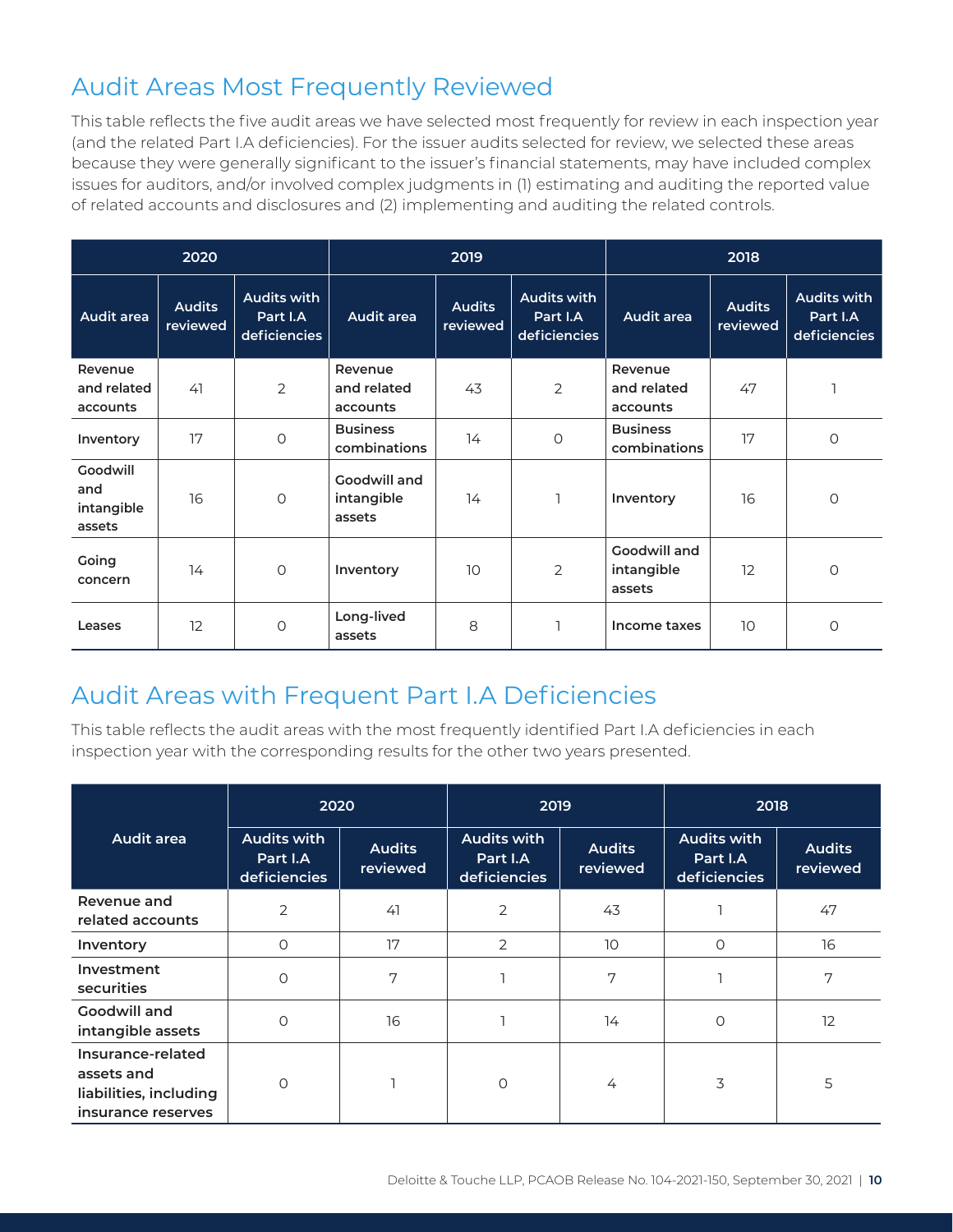**Revenue and related accounts:** The deficiencies in 2020 related to substantive testing of revenue and accounts receivable and testing controls over revenue. The deficiencies in 2019 related to substantive testing of revenue, including a chargeback accrual, and testing controls over this accrual. The deficiencies in 2018 related to testing controls over revenue.

**Inventory:** The deficiencies in 2019 related to testing controls over the existence of inventory and the resulting overreliance on controls when performing substantive testing.

**Investment securities:** The deficiencies in 2019 related to substantive testing of, and testing controls over, the valuation of investment securities. The deficiency in 2018 related to testing controls over the valuation of investment securities.

**Goodwill and intangible assets:** The deficiency in 2019 related to evaluating intangible assets for possible impairment.

**Insurance-related assets and liabilities, including insurance reserves:** The deficiencies in 2018 related to substantive testing of, and testing controls over, the accuracy of claims data used by the issuer to determine the estimated liabilities.

#### Auditing Standards Associated with Identified Part I.A **Deficiencies**

The following lists the auditing standards referenced in Part I.A of the 2020 and the previous two inspection reports, and the number of times that the standard is cited in Part I.A.

| <b>PCAOB Auditing Standards</b>                                                                                                      | 2020     | 2019     | 2018             |
|--------------------------------------------------------------------------------------------------------------------------------------|----------|----------|------------------|
| AS 1105, Audit Evidence                                                                                                              | $\Omega$ | $\Omega$ | 2                |
| AS 2101, Audit Planning                                                                                                              |          | $\Omega$ | Ω                |
| AS 2201, An Audit of Internal Control Over Financial<br>Reporting That Is Integrated with An Audit of Financial<br><b>Statements</b> | 6        | 9        | 5                |
| AS 2301, The Auditor's Responses to the Risks of Material<br><b>Misstatement</b>                                                     | 2        | 3        | Ω                |
| AS 2305, Substantive Analytical Procedures                                                                                           |          | ∩        | Ω                |
| AS 2310, The Confirmation Process                                                                                                    | $\Omega$ | $\left($ |                  |
| AS 2315, Audit Sampling                                                                                                              | ∩        | 2        |                  |
| AS 2501, Auditing Accounting Estimates                                                                                               | $\Omega$ | 2        | $\left( \right)$ |
| AS 2510, Auditing Inventories                                                                                                        | $\Omega$ |          | $\Omega$         |
| AS 2810, Evaluating Audit Results                                                                                                    | $\Omega$ |          | $\left( \right)$ |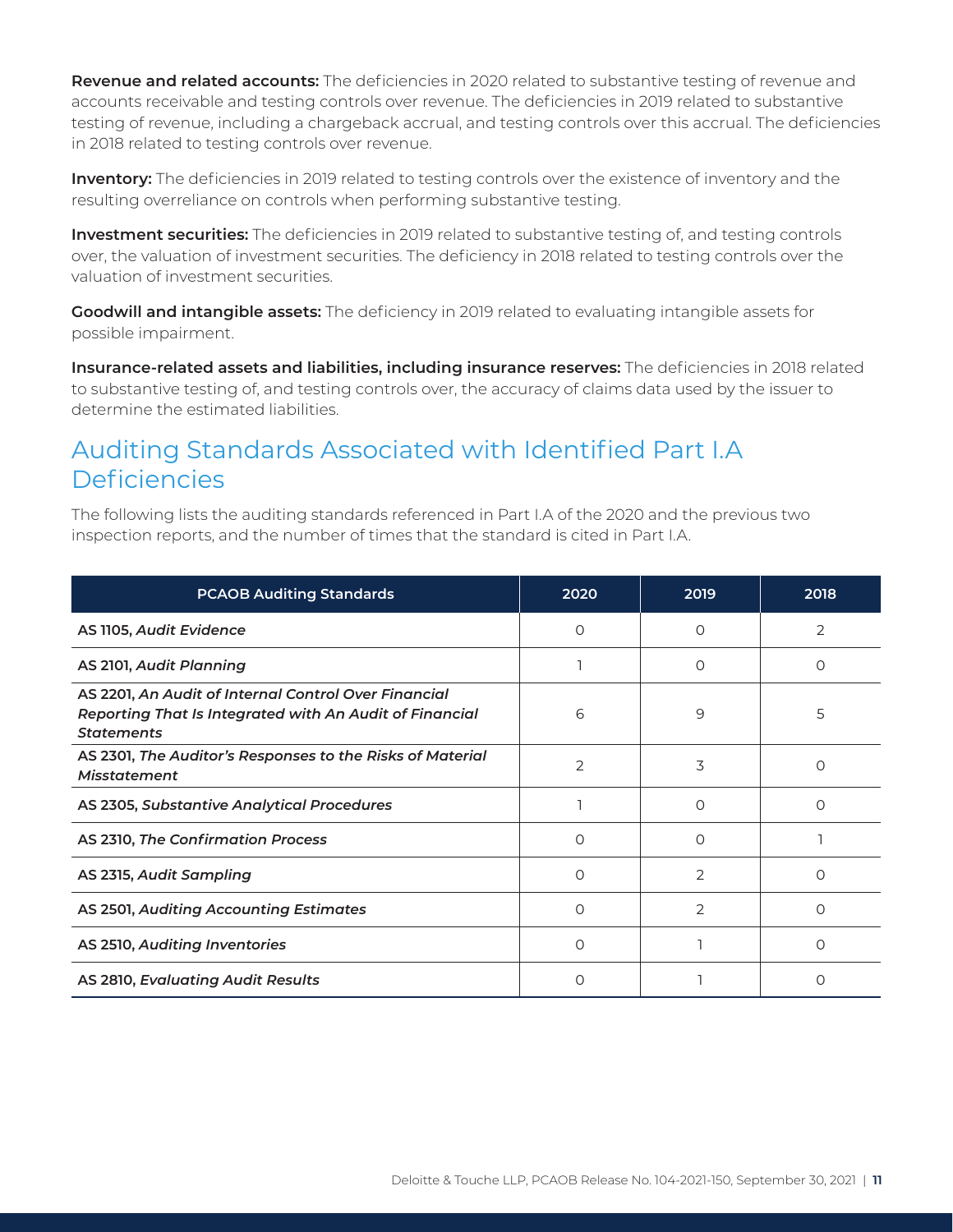#### Inspection Results by Issuer Industry Sector

40 0 10 20 30 50 60 Global Industry Classification Standard (GICS) data The majority of industry sector data is based on where GICS data for an issuer is not available from S&P, classifications are assigned based upon North American Industry Classification System data.

#### **2020**



**2019**





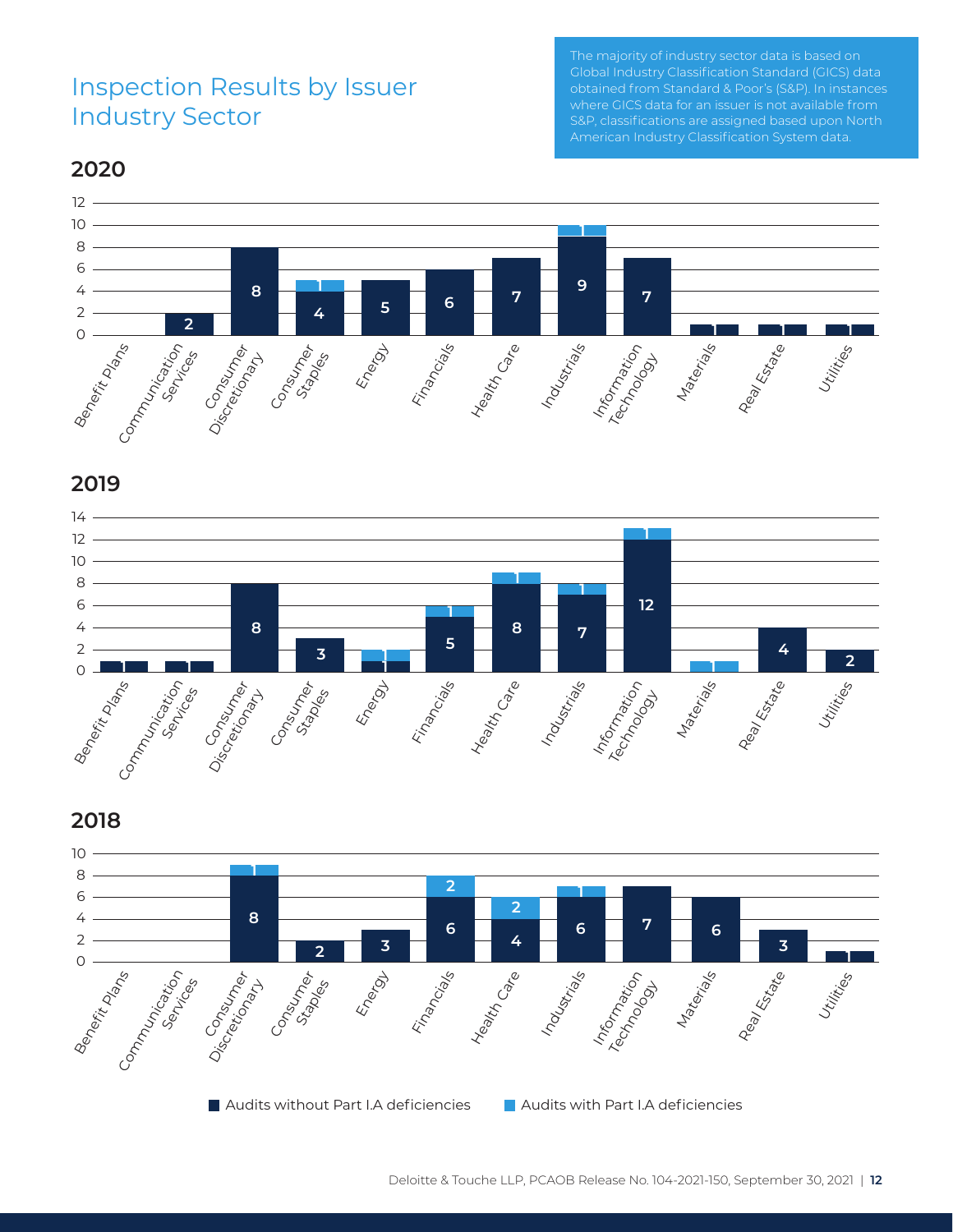#### Inspection Results by Issuer Revenue Range

– \$1 billion

Less than \$100 million \$100 – \$500 million Greater than \$500 million Greater than  $$1 - $2.5$ Greater than Greater than Greater than  $$2.5 - $5$  $$5 - $10$  $$10 - $50$  $\Omega$ .  $2 -$ 4  $6 10 -$ 8  $14 -$ 12 **2020**  $16 -$ **3 14 4 5 8 8 1 3 <sup>1</sup> <sup>6</sup>**

billion

**2019**



billion

billion

billion

Greater than \$50 billion

**2018**



Audits without Part I.A deficiencies Audits with Part I.A deficiencies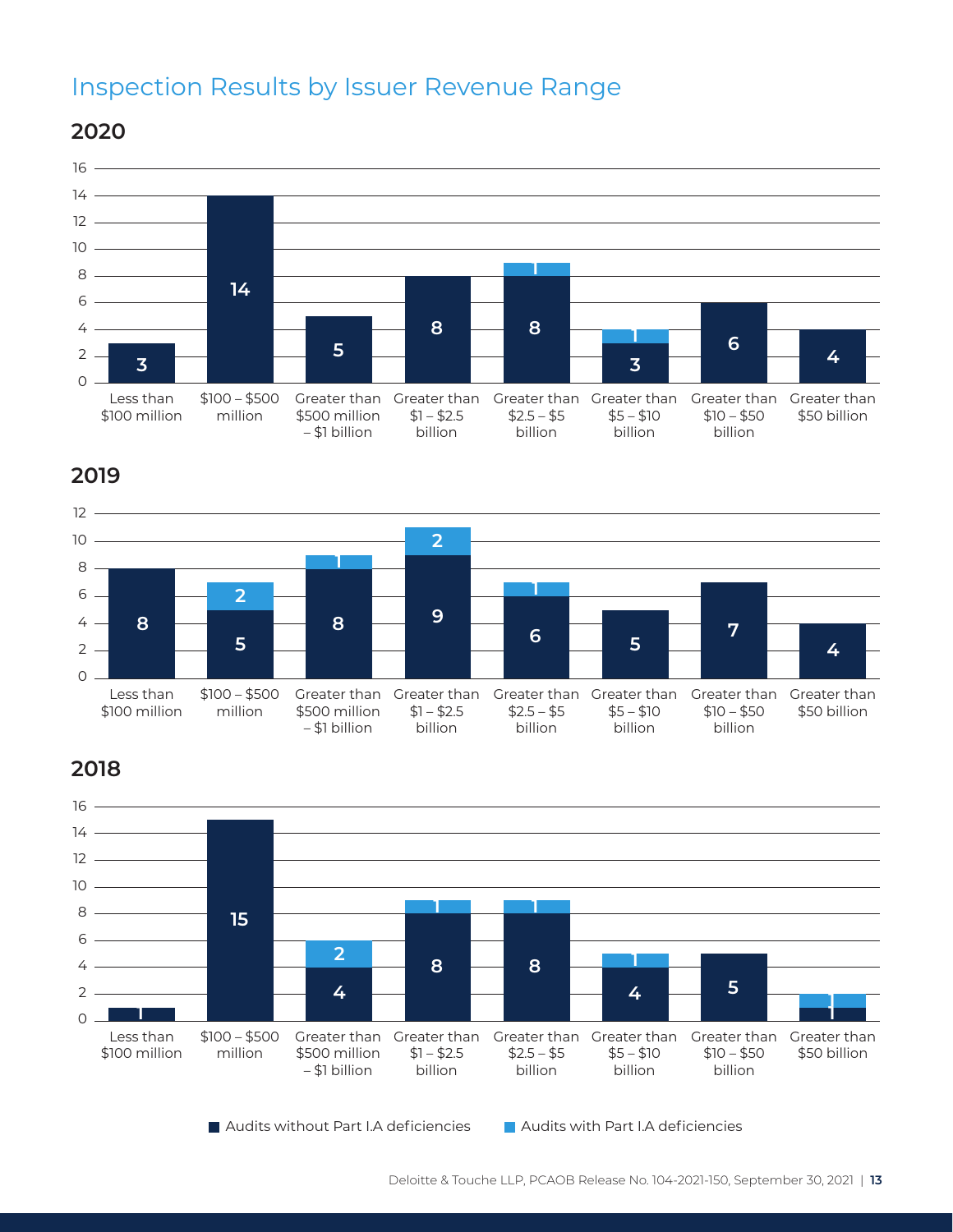### Classification of Audits with Part I.A Deficiencies

Within Part I.A of this report, we classify each issuer audit in one of the categories discussed below based on the Part I.A deficiency or deficiencies identified in our review.

The sole purpose of this classification system is to group and present issuer audits by the number of Part I.A deficiencies we identified within the audit as well as to highlight audits with an incorrect opinion on the financial statements and/or ICFR.

#### Audits with an Incorrect Opinion on the Financial Statements and/or ICFR

This classification includes instances where a deficiency was identified in connection with our inspection and, as a result, an issuer's financial statements were determined to be materially misstated, and the issuer restated its financial statements. It also includes instances where a deficiency was identified in connection with our inspection and, as a result, an issuer's ICFR was determined to be ineffective, or there were additional material weaknesses that the firm did not identify, and the firm withdrew its opinion, or revised its report, on ICFR. This classification does not include instances where, unrelated to our review, an issuer restated its financial statements and/or an issuer's ICFR was determined to be ineffective. We include any deficiencies identified in connection with our reviews of these audits in the audits with multiple deficiencies or audits with a single deficiency classification below.

#### Audits with Multiple Deficiencies

This classification includes instances where multiple deficiencies were identified that related to a combination of one or more financial statement accounts, disclosures, and/or important controls in an ICFR audit.

#### Audits with a Single Deficiency

This classification includes instances where a single deficiency was identified that related to a financial statement account or disclosure or to an important control in an ICFR audit.

#### Number of Audits in Each Category

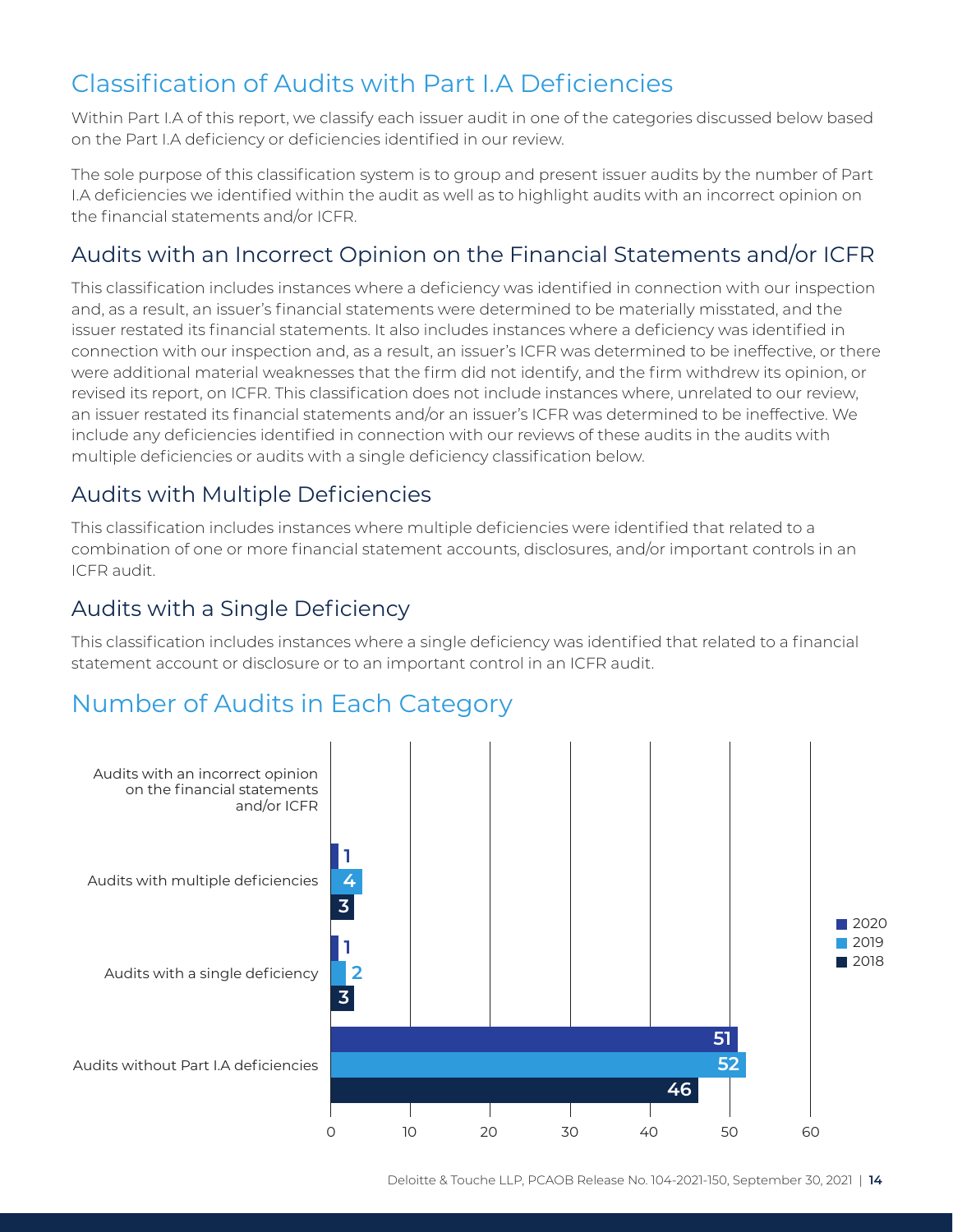## <span id="page-15-0"></span>PART I: INSPECTION OBSERVATIONS

Part I.A of our report discusses deficiencies that were of such significance that we believe the firm, at the time it issued its audit report(s), had not obtained sufficient appropriate audit evidence to support its opinion on the issuer's financial statements and/or ICFR.

Part I.B discusses deficiencies that do not relate directly to the sufficiency or appropriateness of evidence the firm obtained to support its opinion(s) but nevertheless relate to instances of non-compliance with PCAOB standards or rules.

Consistent with the Act, it is the Board's assessment that nothing in Part I of this report deals with a criticism of, or potential defect in, the firm's quality control system. We discuss any such criticisms or potential defects in Part II. Further, you should not infer from any Part I deficiency, or combination of deficiencies, that we identified a quality control finding in Part II.

## PART I.A: AUDITS WITH UNSUPPORTED OPINIONS

This section of our report discusses the deficiencies identified, by specific issuer audit reviewed, in the audit work supporting the firm's opinion on the issuer's financial statements and/or ICFR.

We identify each issuer by a letter (e.g., Issuer A) and industry sector. Each deficiency could relate to several auditing standards, but we reference the PCAOB standard(s) that most directly relates to the requirement with which the firm did not comply.

We present issuer audits below within their respective deficiency classifications (as discussed previously). Within the classifications, we generally present the audits based on our assessment as to the relative significance of the identified deficiencies taking into account the significance of the financial statement accounts and/or disclosures affected, and/or the nature or extent of the deficiencies.

#### Audits with an Incorrect Opinion on the Financial Statements and/or ICFR

None

#### Audits with Multiple Deficiencies

#### Issuer A – Industrials

#### Type of audit and related area affected

In our review, we identified deficiencies in the financial statement and ICFR audits related to **Revenue**.

#### Description of the deficiencies identified

With respect to four types of revenue, the following deficiencies were identified:

- The firm did not identify and test any controls over the accuracy and completeness of the customer order information from various source systems that the issuer used to record revenue. (AS 2201.39)
- The firm's substantive procedures to test three of these types of revenue consisted of substantive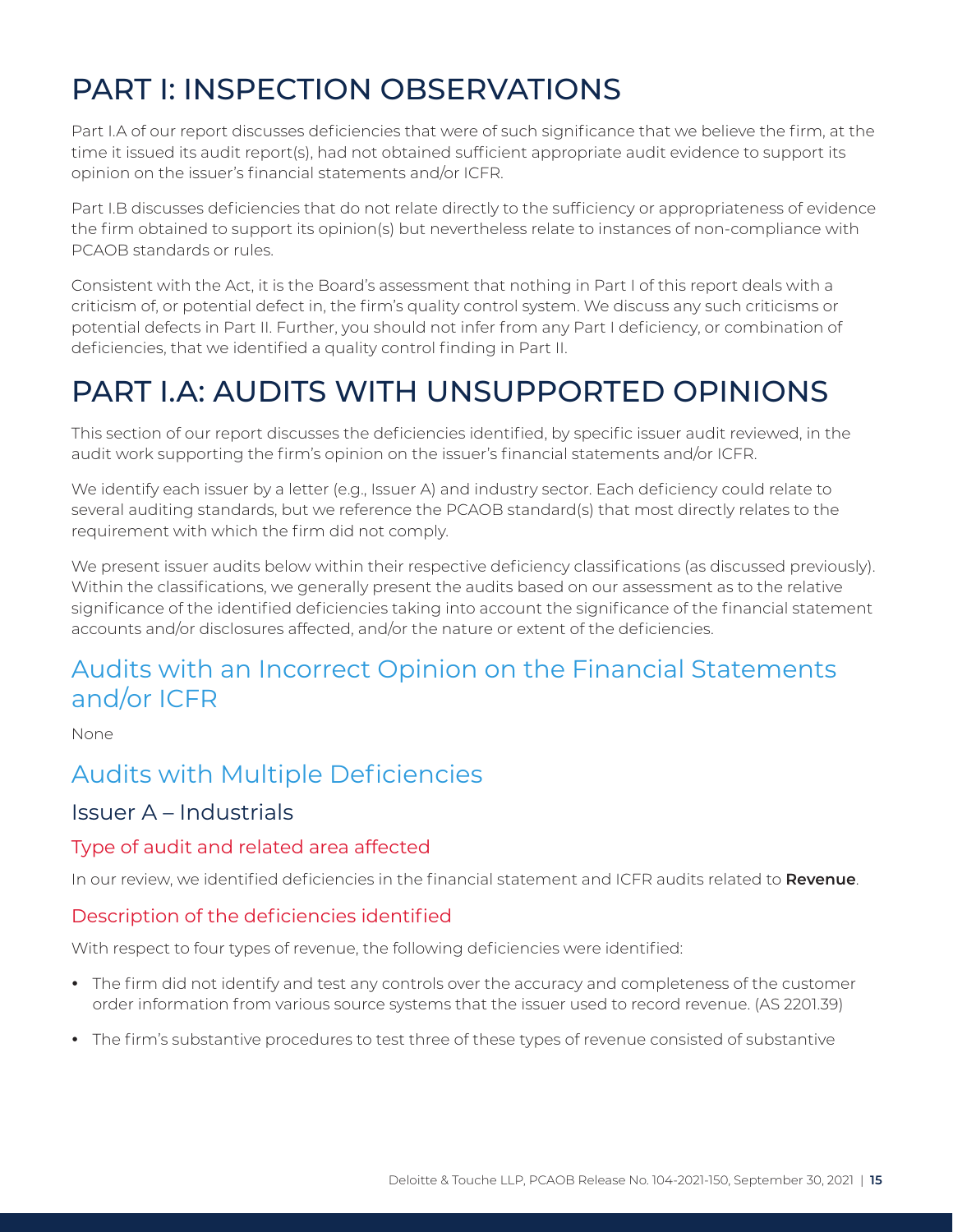analytical procedures. The firm used revenue data that were based on information from the various source systems to develop its expectations but did not test, or (as discussed above) identify and test controls over, the accuracy and completeness of these revenue data. (AS 2305.16)

- The firm selected for testing controls that consisted of the issuer's reviews of financial results, including comparisons of each type of revenue to prior-period revenue and, for three of these types of revenue, to forecasted revenue. The firm did not evaluate the review procedures that the control owners performed, including the procedures to identify items for follow up and the procedures to determine whether those items were appropriately resolved. (AS 2201.42 and .44)
- The firm selected for testing controls over the forecasted revenue used in the operation of the controls discussed above. The firm did not evaluate the specific review procedures that the control owners performed to assess the reasonableness of the forecasted revenue. (AS 2201.42 and .44) In addition, the firm did not identify and test any controls over the accuracy and completeness of the forecast reports used in the operation of these controls. (AS 2201.39)

With respect to other types of revenue that were recorded at certain of the issuer's business units ("other revenue types"), the following deficiencies were identified:

- The firm did not evaluate whether specific risks of material misstatement existed for these other revenue types, including whether the risks of material misstatement that the firm associated with revenue types at other business units subject to more extensive audit procedures also applied to these other revenue types. (AS 2101.11 and .12; AS 2201.B10)
- The firm selected for testing a control that consisted of the issuer's reviews of financial results, including these other revenue types. The firm did not evaluate the review procedures that the control owners performed, including the procedures to identify items for follow up and the procedures to determine whether those items were appropriately resolved. (AS 2201.42 and .44)
- The firm did not perform any substantive procedures to test these other revenue types. (AS 2301.08)

#### Audits with a Single Deficiency

#### Issuer B – Consumer Staples

#### Type of audit and related area affected

In our review, we identified a deficiency in the financial statement audit related to **Accounts Receivable**.

#### Description of the deficiency identified

The firm's substantive procedures to test accounts receivable as of an interim date consisted of performing confirmation procedures for a sample of invoices. The firm did not perform sufficient procedures to extend its conclusions from the interim date to year end because its procedures were limited to performing confirmation procedures for a small sample of invoices recorded as accounts receivable at year end. (AS 2301.45)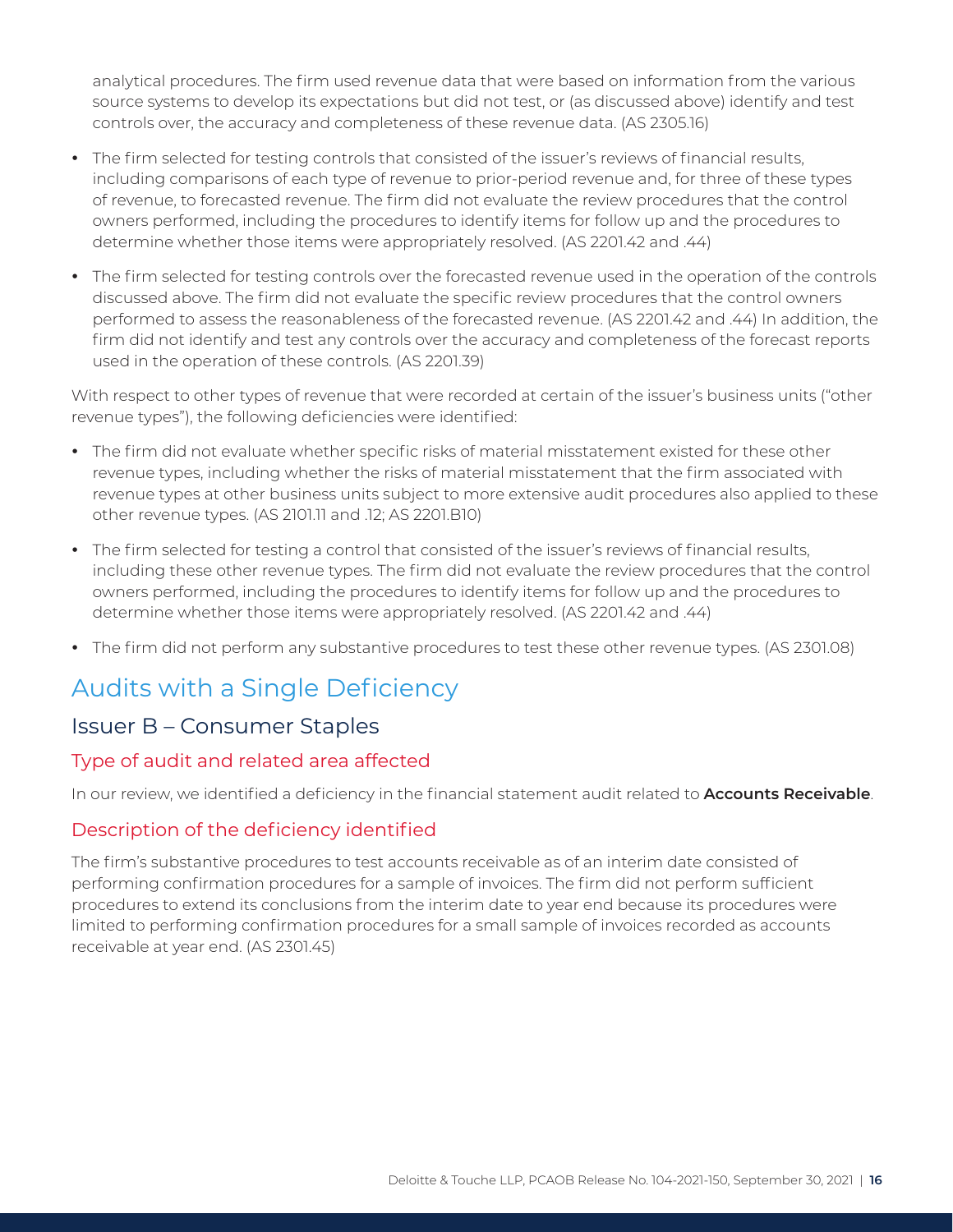## <span id="page-17-0"></span>PART I.B: OTHER INSTANCES OF NON-COMPLIANCE WITH PCAOB STANDARDS OR RULES

This section of our report discusses any deficiencies we identified that do not relate directly to the sufficiency or appropriateness of evidence the firm obtained to support its opinion(s) but nevertheless relate to instances of non-compliance with PCAOB standards or rules.

When we review an audit, we do not review every aspect of the audit. As a result, the areas below were not necessarily reviewed on every audit. In some cases, we assess the firm's compliance with specific PCAOB standards or rules on other audits that were not reviewed and include any instances of noncompliance below.

The deficiencies below are presented in numerical order based on the PCAOB standard or rule with which the firm did not comply. We identified the following deficiencies:

- In five of 53 audits reviewed, the firm did not include all relevant work papers in the final set of audit documentation it was required to assemble. In these instances, the firm was non-compliant with AS 1215, *Audit Documentation*.
- In two of 34 audits reviewed, the firm did not make a required communication to the issuer's audit committee related to the issuer's critical accounting policies and practices or critical accounting estimates. In these instances, the firm was non-compliant with AS 1301, *Communications with Audit Committees*.
- In 12 of 34 audits reviewed, the engagement team performed procedures to determine whether or not matters were critical audit matters but did not include in those procedures one or more matters that were communicated, or required to be communicated, to the issuer's audit committee and that related to accounts or disclosures that were material to the financial statements. In these instances, the firm was non-compliant with AS 3101, *The Auditor's Report on an Audit of Financial Statements When the Auditor Expresses an Unqualified Opinion*. These instances of non-compliance do not necessarily mean that other critical audit matters should have been communicated in the auditor's report.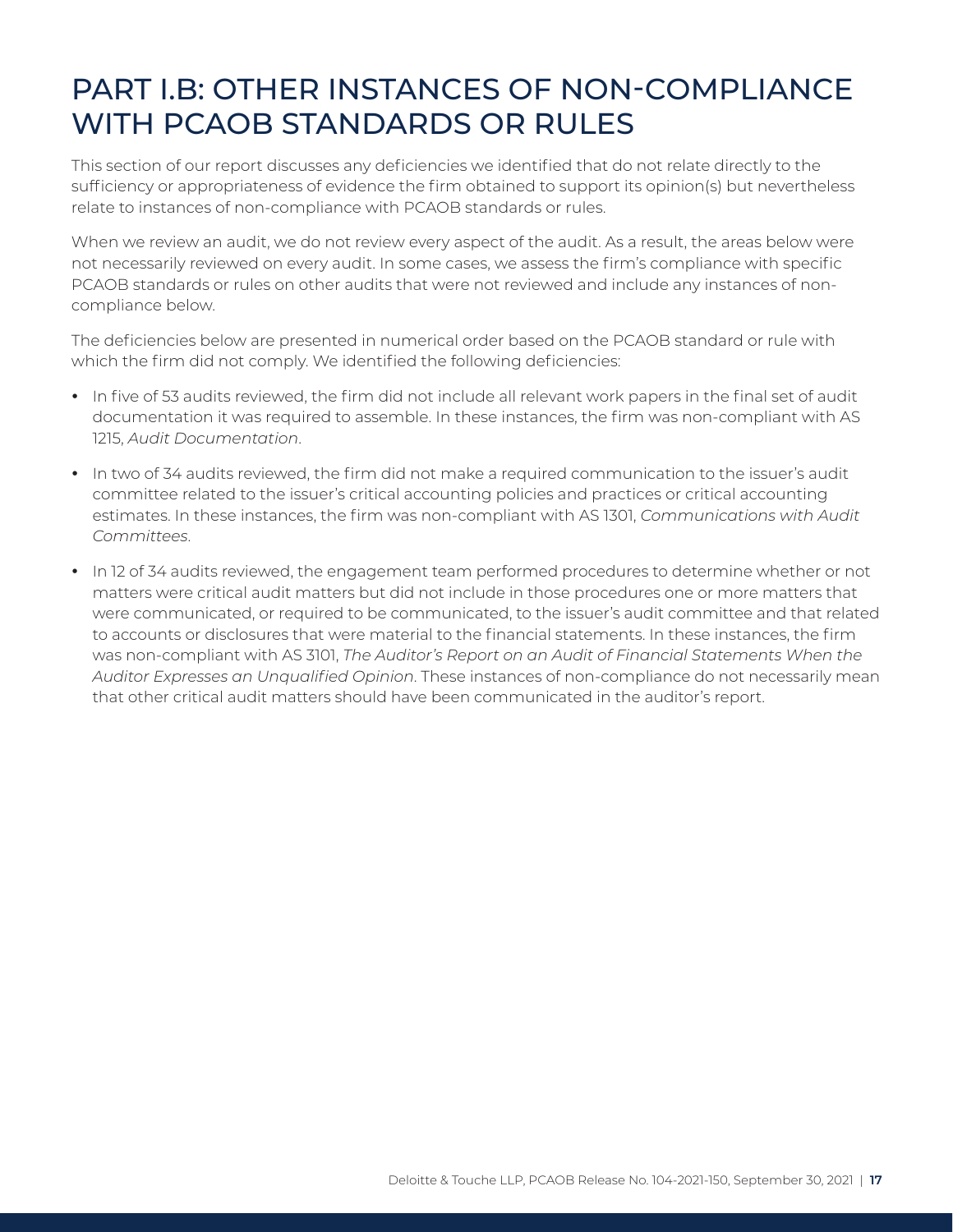## <span id="page-18-0"></span>PART II: OBSERVATIONS RELATED TO QUALITY **CONTROL**

Part II of our report discusses criticisms of, and potential defects in, the firm's system of quality control.

We include deficiencies in Part II if an analysis of the inspection results, including the results of the reviews of individual audits, indicates that the firm's system of quality control does not provide reasonable assurance that firm personnel will comply with applicable professional standards and requirements. Generally, the report's description of quality control criticisms is based on observations from our inspection procedures.

This report does not reflect changes or improvements to the firm's system of quality control that the firm may have made subsequent to the period covered by our inspection. The Board does consider such changes or improvements in assessing whether the firm has satisfactorily addressed the quality control criticisms or defects no later than 12 months after the issuance of this report.

When we issue our reports, we do not make public criticisms of, and potential defects in, the firm's system of quality control, to the extent any are identified. If a firm does not address to the Board's satisfaction any criticism of, or potential defect in, the firm's system of quality control within 12 months after the issuance of our report, we will make public any such deficiency.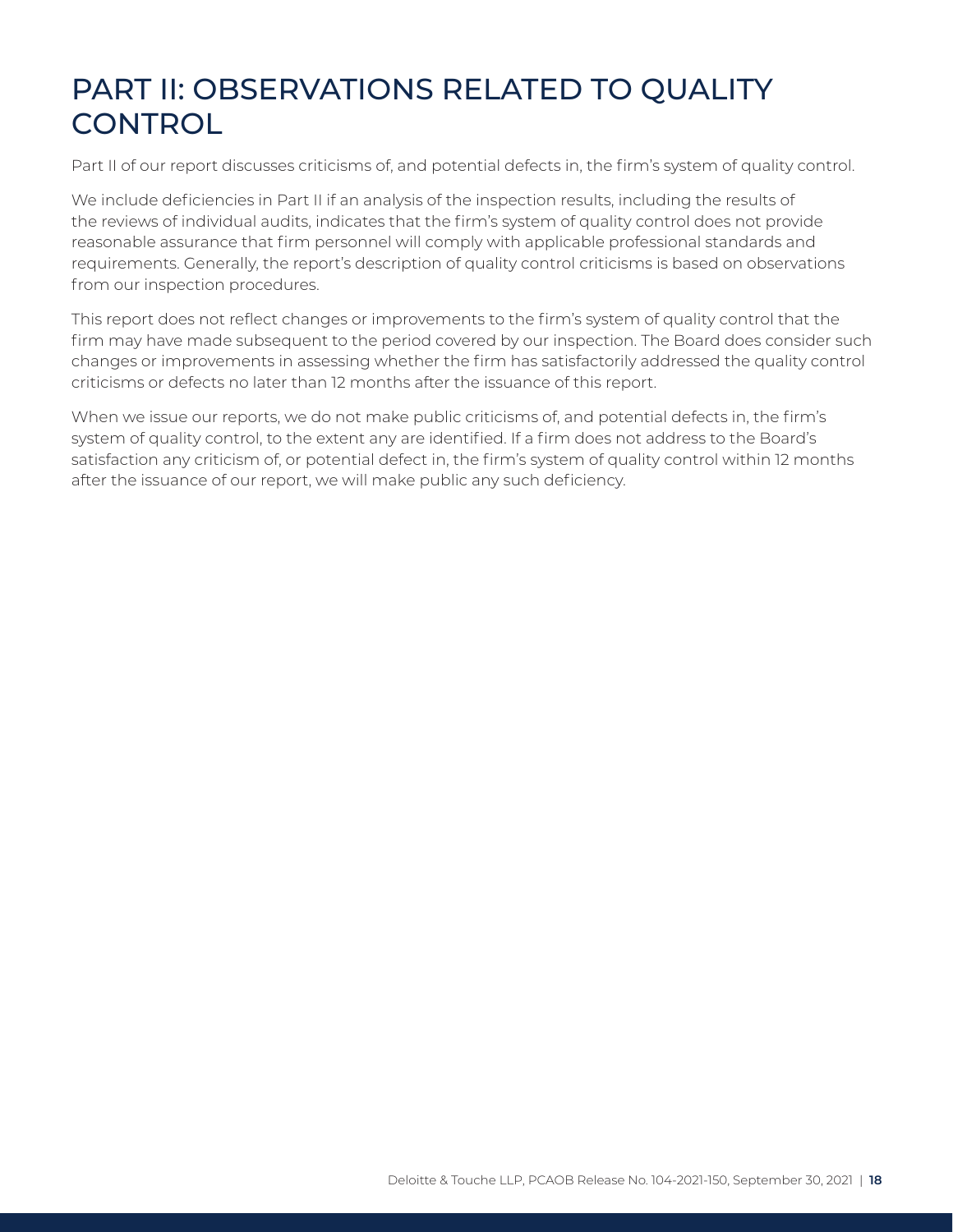## <span id="page-19-0"></span>APPENDIX A: FIRM'S RESPONSE TO THE DRAFT INSPECTION REPORT

Pursuant to section 104(f) of the Act, 15 U.S.C. § 7214(f), and PCAOB Rule 4007(a), the firm provided a written response to a draft of this report. Pursuant to section 104(f) of the Act and PCAOB Rule 4007(b), the firm's response, excluding any portion granted confidential treatment, is attached hereto and made part of this final inspection report.

The Board does not make public any of a firm's comments that address a nonpublic portion of the report unless a firm specifically requests otherwise. In some cases, the result may be that none of a firm's response is made publicly available.

In addition, pursuant to section 104(f) of the Act, 15 U.S.C. § 7214(f), and PCAOB Rule 4007(b), if a firm requests, and the Board grants, confidential treatment for any of the firm's comments on a draft report, the Board does not include those comments in the final report. The Board routinely grants confidential treatment, if requested, for any portion of a firm's response that addresses any point in the draft that the Board omits from, or any inaccurate statement in the draft that the Board corrects in, the final report.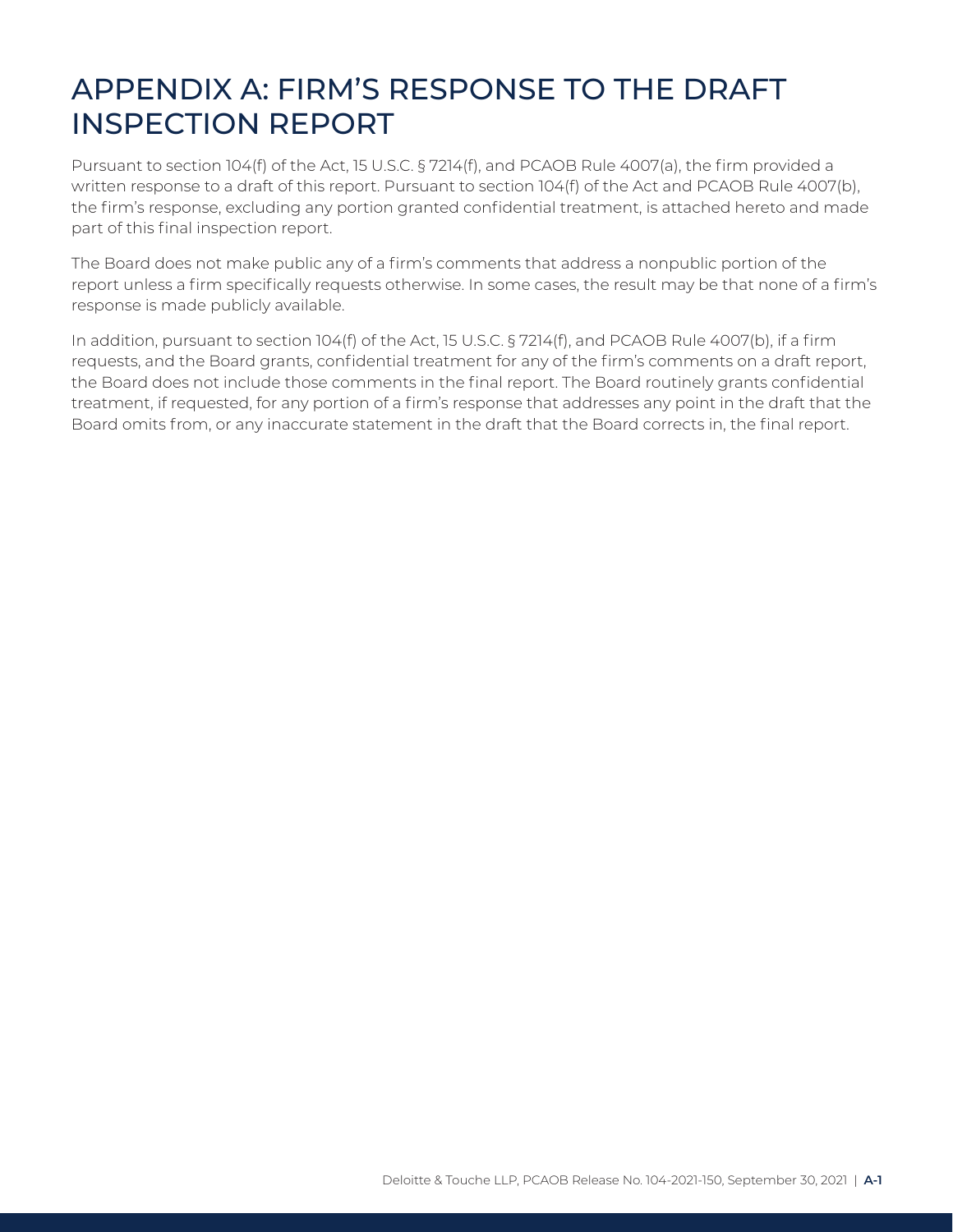## Deloitte.

30 Rockefeller Plaza New York, NY 10112 USA

September 16, 2021

Mr. George Botic Director Division of Registration and Inspections Public Company Accounting Oversight Board 1666 K Street NW Washington, DC 20006

Re: Deloitte & Touche LLP – Response to Part I of Draft Report on 2020 Inspection (PUBLIC)

Dear Mr. Botic:

Deloitte & Touche LLP is pleased to submit this response to the draft Report on the 2020 Inspection of Deloitte & Touche LLP (the Draft Report) of the Public Company Accounting Oversight Board (the PCAOB or the Board). We believe that the PCAOB's inspection process serves an important role in the achievement of our shared objectives of improving audit quality and serving investors and the public interest. We are committed to continuing to work with the PCAOB to further strengthen trust in the integrity of the independent audit.

We have evaluated the matters identified by the Board's inspection team for each of the issuer audits described in Part I of the Draft Report and have taken actions as appropriate in accordance with PCAOB standards to comply with our professional responsibilities under AS 2901, *Consideration of Omitted Procedures After the Report Date,* and AS 2905, *Subsequent Discovery of Facts Existing at the Date of the Auditor's Report.*

Executing high quality audits is our number one priority. In order to drive continuous improvements in quality, we are transforming the audit to leverage innovative technologies, along with enhancing the skillsets of our talent to prepare them for a digitally driven future. We are confident that our ongoing digital transformation, inclusive of the investments we are making in our audit processes, our people, and our technology, are resulting in significant, sustainable enhancements to our audit quality.

Sincerely,

Plana abrase

Lara Abrash Chair and Chief Executive Officer Deloitte & Touche LLP

Joseph B. Ungosh

Joseph B. Ucuzoglu Chief Executive Officer Deloitte

In the United States, Deloitte refers to one or more of the US member firms of Deloitte Touche Tohmatsu Limited, their related entities that operate using the "Deloitte" name in the United States and their respective<br>affiliates. Please see <u>www.deloitte.com/us/about</u> for a detailed description of our legal structure.

> Member of **Deloitte Touche Tohmatsu Limited**